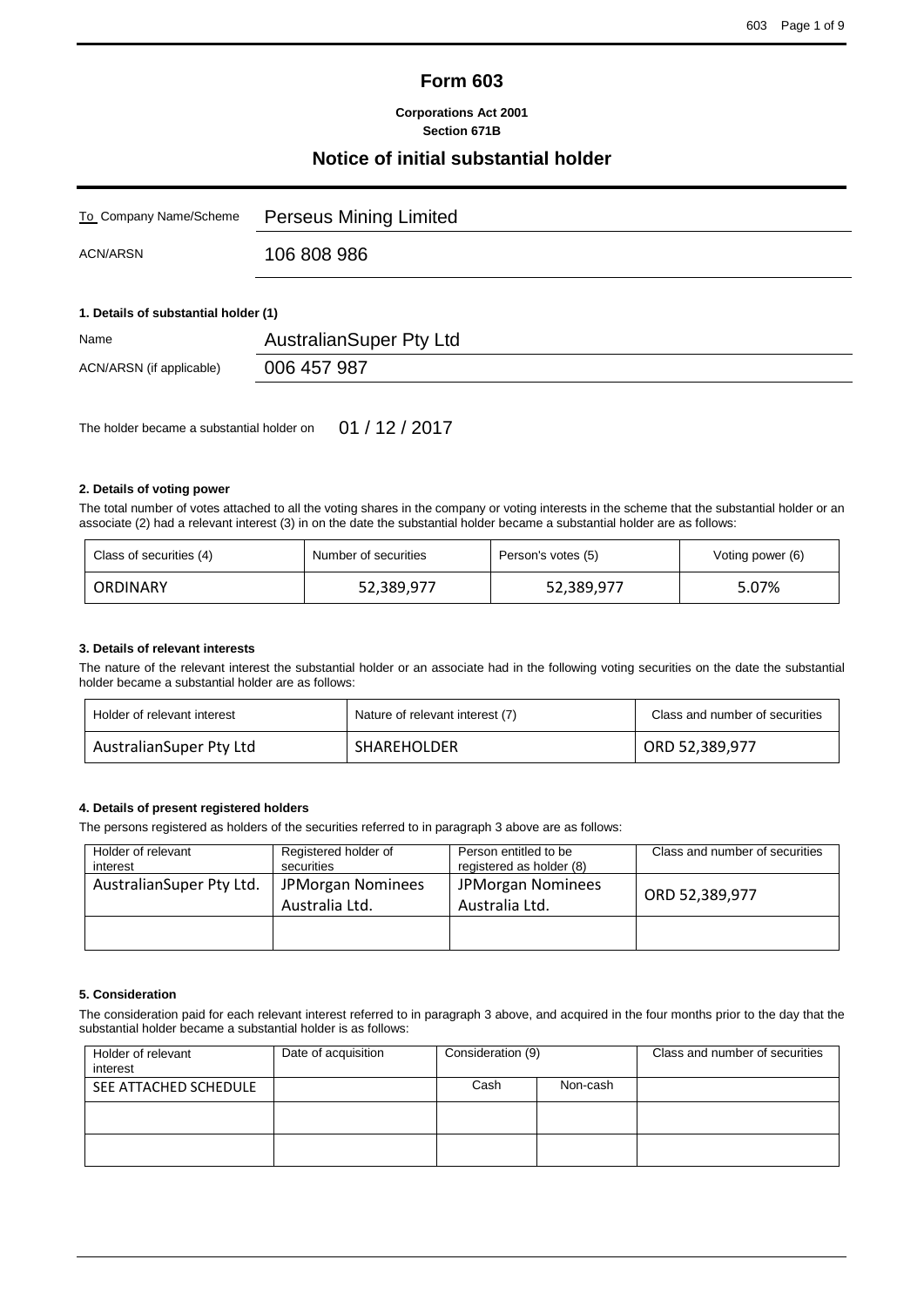#### **6. Associates**

The reasons the persons named in paragraph 3 above are associates of the substantial holder are as follows:

| Name and ACN/ARSN (if applicable) | Nature of association |
|-----------------------------------|-----------------------|
| N/A                               |                       |
|                                   |                       |

#### **7. Addresses**

The addresses of persons named in this form are as follows:

| Name                     | Address                                         |
|--------------------------|-------------------------------------------------|
| AustralianSuper Pty Ltd. | Level 33, 50 Lonsdale Street Melbourne VIC 3000 |
|                          |                                                 |

| <b>Signature</b> |               |          |            |
|------------------|---------------|----------|------------|
| print name       | Jessica Louey | capacity | Analyst    |
| sign here        |               | date     | 06/12/2017 |

#### **DIRECTIONS**

(1) If there are a number of substantial holders with similar or related relevant interests (eg. a corporation and its related corporations, or the manager and trustee of an equity trust), the names could be included in an annexure to the form. If the relevant interests of a group of persons are essentially similar, they may be referred to throughout the form as a specifically named group if the membership of each group, with the names and addresses of members is clearly set out in paragraph 7 of the form.

- (3) See the definition of "relevant interest" in sections 608 and 671B(7) of the Corporations Act 2001.
- (4) The voting shares of a company constitute one class unless divided into separate classes.
- (5) The total number of votes attached to all the voting shares in the company or voting interests in the scheme (if any) that the person or an associate has a relevant interest in.
- (6) The person's votes divided by the total votes in the body corporate or scheme multiplied by 100.
- (7) Include details of:
	- (a) any relevant agreement or other circumstances by which the relevant interest was acquired. If subsection 671B(4) applies, a copy of any document setting out the terms of any relevant agreement, and a statement by the person giving full and accurate details of any contract, scheme or arrangement, must accompany this form, together with a written statement certifying this contract, scheme or arrangement; and
	- (b) any qualification of the power of a person to exercise, control the exercise of, or influence the exercise of, the voting powers or disposal of the securities to which the relevant interest relates (indicating clearly the particular securities to which the qualification applies).

See the definition of "relevant agreement" in section 9 of the Corporations Act 2001.

- (8) If the substantial holder is unable to determine the identity of the person ( eg. if the relevant interest arises because of an option) write "unknown".
- (9) Details of the consideration must include any and all benefits, money and other, that any person from whom a relevant interest was acquired has, or may, become entitled to receive in relation to that acquisition. Details must be included even if the benefit is conditional on the happening or not of a contingency. Details must be included of any benefit paid on behalf of the substantial holder or its associate in relation to the acquisitions, even if they are not paid directly to the person from whom the relevant interest was acquired.

<sup>(2)</sup> See the definition of "associate" in section 9 of the Corporations Act 2001.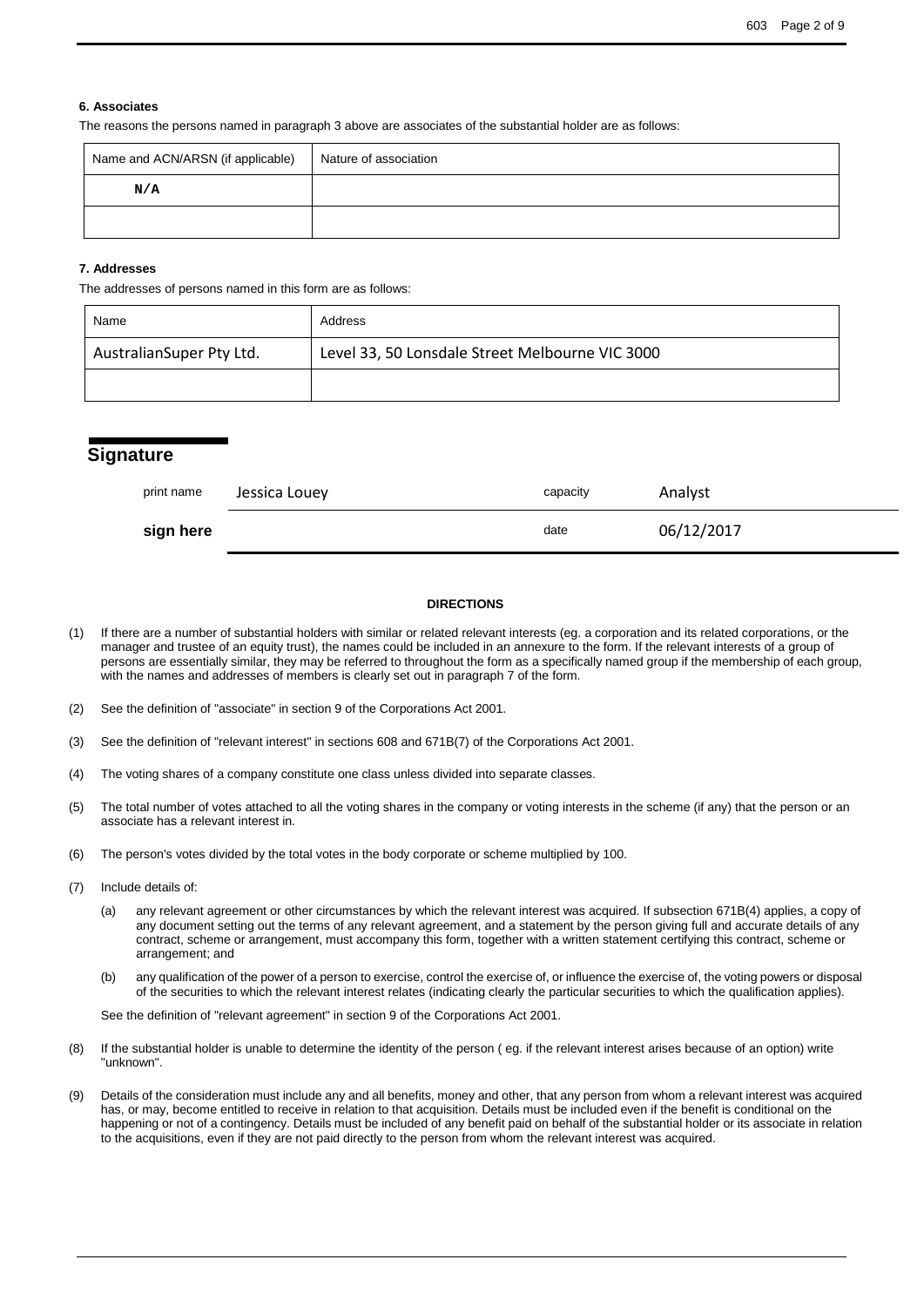|                      |                      | Trade       |                   |                        |           |       |
|----------------------|----------------------|-------------|-------------------|------------------------|-----------|-------|
| <b>Security Name</b> | <b>Security Code</b> | Description | <b>Trade Date</b> | <b>Settlement Date</b> | Units     | Price |
| PERSEUS MINING LTD   | B02FBC1              | OS-PUR      | 1/12/2016         | 5/12/2016              | 4707      | 0.56  |
| PERSEUS MINING LTD   | B02FBC1              | OS-SAL      | 1/12/2016         | 5/12/2016              | $-18695$  | 0.57  |
| PERSEUS MINING LTD   | B02FBC1              | OS-PUR      | 2/12/2016         | 6/12/2016              | 220000    | 0.59  |
| PERSEUS MINING LTD   | B02FBC1              | OS-SAL      | 6/12/2016         | 8/12/2016              | $-4707$   | 0.56  |
| PERSEUS MINING LTD   | B02FBC1              | OS-SAL      | 7/12/2016         | 9/12/2016              | $-6000$   | 0.58  |
| PERSEUS MINING LTD   | B02FBC1              | OS-PUR      | 9/12/2016         | 13/12/2016             | 4000      | 0.58  |
| PERSEUS MINING LTD   | B02FBC1              | OS-SAL      | 9/12/2016         | 13/12/2016             | $-100000$ | 0.58  |
| PERSEUS MINING LTD   | B02FBC1              | OS-SAL      | 12/12/2016        | 14/12/2016             | $-25086$  | 0.58  |
| PERSEUS MINING LTD   | B02FBC1              | OS-SAL      | 15/12/2016        | 19/12/2016             | $-97000$  | 0.54  |
| PERSEUS MINING LTD   | B02FBC1              | OS-PUR      | 16/12/2016        | 20/12/2016             | 221557    | 0.39  |
| PERSEUS MINING LTD   | B02FBC1              | OS-SAL      | 16/12/2016        | 20/12/2016             | $-119035$ | 0.36  |
| PERSEUS MINING LTD   | B02FBC1              | OS-SAL      | 16/12/2016        | 20/12/2016             | $-739179$ | 0.39  |
| PERSEUS MINING LTD   | B02FBC1              | OS-PUR      | 19/12/2016        | 21/12/2016             | 11479     | 0.31  |
| PERSEUS MINING LTD   | B02FBC1              | OS-SAL      | 19/12/2016        | 21/12/2016             | $-92100$  | 0.31  |
| PERSEUS MINING LTD   | B02FBC1              | OS-SAL      | 19/12/2016        | 21/12/2016             | $-623126$ | 0.32  |
| PERSEUS MINING LTD   | B02FBC1              | OS-PUR      | 20/12/2016        | 22/12/2016             | 22500     | 0.35  |
| PERSEUS MINING LTD   | B02FBC1              | OS-SAL      | 20/12/2016        | 22/12/2016             | $-11900$  | 0.34  |
| PERSEUS MINING LTD   | B02FBC1              | OS-PUR      | 21/12/2016        | 23/12/2016             | 72000     | 0.32  |
| PERSEUS MINING LTD   | B02FBC1              | OS-PUR      | 22/12/2016        | 28/12/2016             | 20000     | 0.31  |
| PERSEUS MINING LTD   | B02FBC1              | OS-SAL      | 22/12/2016        | 28/12/2016             | -45368    | 0.31  |
| PERSEUS MINING LTD   | B02FBC1              | OS-PUR      | 23/12/2016        | 29/12/2016             | 99600     | 0.31  |
| PERSEUS MINING LTD   | B02FBC1              | OS-PUR      | 28/12/2016        | 30/12/2016             | 10000     | 0.32  |
| PERSEUS MINING LTD   | B02FBC1              | OS-SAL      | 28/12/2016        | 30/12/2016             | $-30008$  | 0.32  |
| PERSEUS MINING LTD   | B02FBC1              | OS-PUR      | 29/12/2016        | 3/01/2017              | 40000     | 0.34  |
| PERSEUS MINING LTD   | B02FBC1              | OS-PUR      | 30/12/2016        | 4/01/2017              | 55000     | 0.34  |
| PERSEUS MINING LTD   | B02FBC1              | OS-PUR      | 3/01/2017         | 5/01/2017              | 79206     | 0.34  |
| PERSEUS MINING LTD   | B02FBC1              | OS-PUR      | 4/01/2017         | 6/01/2017              | 34721     | 0.34  |
| PERSEUS MINING LTD   | B02FBC1              | OS-PUR      | 5/01/2017         | 9/01/2017              | 10000     | 0.37  |
| PERSEUS MINING LTD   | B02FBC1              | OS-SAL      | 5/01/2017         | 9/01/2017              | $-31720$  | 0.35  |
| PERSEUS MINING LTD   | B02FBC1              | OS-PUR      | 6/01/2017         | 10/01/2017             | 4000      | 0.39  |
| PERSEUS MINING LTD   | B02FBC1              | OS-SAL      | 6/01/2017         | 10/01/2017             | $-20000$  | 0.39  |
| PERSEUS MINING LTD   | B02FBC1              | OS-PUR      | 9/01/2017         | 11/01/2017             | 20000     | 0.38  |
| PERSEUS MINING LTD   | B02FBC1              | OS-SAL      | 9/01/2017         | 11/01/2017             | $-5000$   | 0.37  |
| PERSEUS MINING LTD   | B02FBC1              | OS-SAL      | 10/01/2017        | 12/01/2017             | $-85000$  | 0.38  |
| PERSEUS MINING LTD   | B02FBC1              | OS-PUR      | 11/01/2017        | 13/01/2017             | 94090     | 0.40  |
| PERSEUS MINING LTD   | B02FBC1              | OS-SAL      | 11/01/2017        | 13/01/2017             | $-83214$  | 0.40  |
| PERSEUS MINING LTD   | B02FBC1              | OS-PUR      | 12/01/2017        | 16/01/2017             | 68408     | 0.41  |
| PERSEUS MINING LTD   | B02FBC1              | OS-PUR      | 13/01/2017        | 17/01/2017             | 90119     | 0.39  |
| PERSEUS MINING LTD   | B02FBC1              | OS-SAL      | 13/01/2017        | 17/01/2017             | $-63001$  | 0.38  |
| PERSEUS MINING LTD   | B02FBC1              | OS-PUR      | 16/01/2017        | 18/01/2017             | 19500     | 0.39  |
| PERSEUS MINING LTD   | B02FBC1              | OS-SAL      | 17/01/2017        | 19/01/2017             | $-100306$ | 0.39  |
| PERSEUS MINING LTD   | B02FBC1              | OS-PUR      | 18/01/2017        | 20/01/2017             | 63750     | 0.40  |
| PERSEUS MINING LTD   | B02FBC1              | OS-SAL      | 19/01/2017        | 23/01/2017             | $-19500$  | 0.40  |
| PERSEUS MINING LTD   | B02FBC1              | OS-PUR      | 20/01/2017        | 24/01/2017             | 117957    | 0.41  |
| PERSEUS MINING LTD   | B02FBC1              | OS-SAL      | 20/01/2017        | 24/01/2017             | $-62845$  | 0.42  |
| PERSEUS MINING LTD   | B02FBC1              | OS-PUR      | 23/01/2017        | 25/01/2017             | 8775      | 0.43  |
| PERSEUS MINING LTD   | B02FBC1              | OS-PUR      | 24/01/2017        | 27/01/2017             | 24250     | 0.44  |
| PERSEUS MINING LTD   | B02FBC1              | OS-PUR      | 25/01/2017        | 30/01/2017             | 39772     | 0.44  |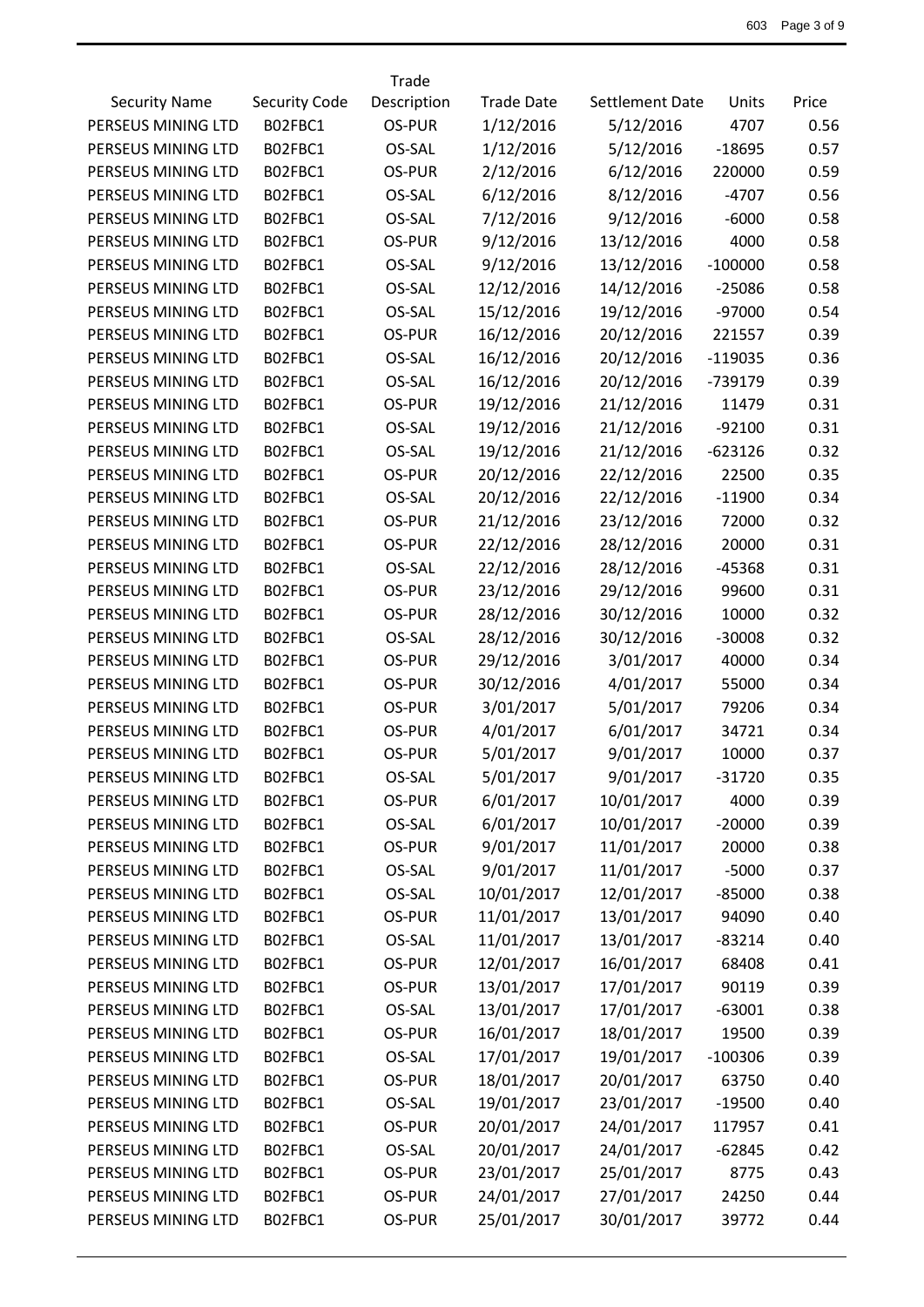| PERSEUS MINING LTD | B02FBC1 | OS-PUR | 27/01/2017 | 31/01/2017 | 160616    | 0.36 |
|--------------------|---------|--------|------------|------------|-----------|------|
| PERSEUS MINING LTD | B02FBC1 | OS-SAL | 27/01/2017 | 31/01/2017 | $-104999$ | 0.37 |
| PERSEUS MINING LTD | B02FBC1 | OS-PUR | 30/01/2017 | 1/02/2017  | 24700     | 0.35 |
| PERSEUS MINING LTD | B02FBC1 | OS-SAL | 30/01/2017 | 1/02/2017  | $-4400$   | 0.35 |
| PERSEUS MINING LTD | B02FBC1 | OS-PUR | 31/01/2017 | 2/02/2017  | 31355     | 0.34 |
| PERSEUS MINING LTD | B02FBC1 | OS-PUR | 1/02/2017  | 3/02/2017  | 8695      | 0.35 |
| PERSEUS MINING LTD | B02FBC1 | OS-SAL | 1/02/2017  | 3/02/2017  | $-26780$  | 0.35 |
| PERSEUS MINING LTD | B02FBC1 | OS-PUR | 2/02/2017  | 6/02/2017  | 27000     | 0.34 |
| PERSEUS MINING LTD | B02FBC1 | OS-SAL | 2/02/2017  | 6/02/2017  | $-17900$  | 0.34 |
| PERSEUS MINING LTD | B02FBC1 | OS-PUR | 3/02/2017  | 7/02/2017  | 147174    | 0.32 |
| PERSEUS MINING LTD | B02FBC1 | OS-SAL | 3/02/2017  | 7/02/2017  | $-230000$ | 0.31 |
| PERSEUS MINING LTD | B02FBC1 | OS-PUR | 6/02/2017  | 8/02/2017  | 65507     | 0.31 |
| PERSEUS MINING LTD | B02FBC1 | OS-SAL | 6/02/2017  | 8/02/2017  | $-40000$  | 0.30 |
| PERSEUS MINING LTD | B02FBC1 | OS-PUR | 7/02/2017  | 9/02/2017  | 60000     | 0.32 |
| PERSEUS MINING LTD | B02FBC1 | OS-PUR | 8/02/2017  | 10/02/2017 | 55146     | 0.32 |
| PERSEUS MINING LTD | B02FBC1 | OS-SAL | 8/02/2017  | 10/02/2017 | $-46582$  | 0.31 |
| PERSEUS MINING LTD | B02FBC1 | OS-PUR | 9/02/2017  | 13/02/2017 | 151000    | 0.31 |
| PERSEUS MINING LTD | B02FBC1 | OS-SAL | 9/02/2017  | 13/02/2017 | -59800    | 0.31 |
| PERSEUS MINING LTD | B02FBC1 | OS-PUR | 10/02/2017 | 14/02/2017 | 112239    | 0.33 |
| PERSEUS MINING LTD | B02FBC1 | OS-SAL | 10/02/2017 | 14/02/2017 | $-40000$  | 0.33 |
| PERSEUS MINING LTD | B02FBC1 | OS-PUR | 13/02/2017 | 15/02/2017 | 95000     | 0.34 |
| PERSEUS MINING LTD | B02FBC1 | OS-SAL | 13/02/2017 | 15/02/2017 | $-90225$  | 0.34 |
| PERSEUS MINING LTD | B02FBC1 | OS-PUR | 14/02/2017 | 16/02/2017 | 25941     | 0.34 |
| PERSEUS MINING LTD | B02FBC1 | OS-SAL | 14/02/2017 | 16/02/2017 | $-64315$  | 0.34 |
| PERSEUS MINING LTD | B02FBC1 | OS-PUR | 20/02/2017 | 22/02/2017 | 10000     | 0.34 |
| PERSEUS MINING LTD | B02FBC1 | OS-PUR | 21/02/2017 | 23/02/2017 | 15000     | 0.32 |
| PERSEUS MINING LTD | B02FBC1 | OS-PUR | 22/02/2017 | 24/02/2017 | 20000     | 0.33 |
| PERSEUS MINING LTD | B02FBC1 | OS-SAL | 22/02/2017 | 24/02/2017 | $-32362$  | 0.33 |
| PERSEUS MINING LTD | B02FBC1 | OS-SAL | 23/02/2017 | 27/02/2017 | $-30000$  | 0.34 |
| PERSEUS MINING LTD | B02FBC1 | OS-PUR | 24/02/2017 | 28/02/2017 | 5000      | 0.35 |
| PERSEUS MINING LTD | B02FBC1 | OS-SAL | 24/02/2017 | 28/02/2017 | $-30941$  | 0.35 |
| PERSEUS MINING LTD | B02FBC1 | OS-PUR | 27/02/2017 | 1/03/2017  | 10000     | 0.36 |
| PERSEUS MINING LTD | B02FBC1 | OS-SAL | 27/02/2017 | 1/03/2017  | $-32000$  | 0.36 |
| PERSEUS MINING LTD | B02FBC1 | OS-PUR | 28/02/2017 | 2/03/2017  | 96829     | 0.32 |
| PERSEUS MINING LTD | B02FBC1 | OS-SAL | 28/02/2017 | 2/03/2017  | $-29399$  | 0.34 |
| PERSEUS MINING LTD | B02FBC1 | OS-PUR | 1/03/2017  | 3/03/2017  | 84000     | 0.31 |
| PERSEUS MINING LTD | B02FBC1 | OS-SAL | 1/03/2017  | 3/03/2017  | $-30000$  | 0.31 |
| PERSEUS MINING LTD | B02FBC1 | OS-PUR | 2/03/2017  | 6/03/2017  | 5800      | 0.32 |
| PERSEUS MINING LTD | B02FBC1 | OS-PUR | 3/03/2017  | 7/03/2017  | 96430     | 0.30 |
| PERSEUS MINING LTD | B02FBC1 | OS-SAL | 3/03/2017  | 7/03/2017  | $-74800$  | 0.30 |
| PERSEUS MINING LTD | B02FBC1 | OS-SAL | 7/03/2017  | 9/03/2017  | $-6430$   | 0.32 |
| PERSEUS MINING LTD | B02FBC1 | OS-SAL | 8/03/2017  | 10/03/2017 | $-16000$  | 0.34 |
| PERSEUS MINING LTD | B02FBC1 | OS-PUR | 10/03/2017 | 14/03/2017 | 162000    | 0.31 |
| PERSEUS MINING LTD | B02FBC1 | OS-SAL | 13/03/2017 | 15/03/2017 | $-66000$  | 0.34 |
| PERSEUS MINING LTD | B02FBC1 | OS-SAL | 14/03/2017 | 16/03/2017 | $-14300$  | 0.36 |
| PERSEUS MINING LTD | B02FBC1 | OS-PUR | 15/03/2017 | 17/03/2017 | 13500     | 0.33 |
| PERSEUS MINING LTD | B02FBC1 | OS-PUR | 16/03/2017 | 20/03/2017 | 25000     | 0.37 |
| PERSEUS MINING LTD | B02FBC1 | OS-SAL | 16/03/2017 | 20/03/2017 | $-71129$  | 0.37 |
| PERSEUS MINING LTD | B02FBC1 | OS-PUR | 17/03/2017 | 21/03/2017 | 97042     | 0.37 |
| PERSEUS MINING LTD | B02FBC1 | OS-SAL | 17/03/2017 | 21/03/2017 | $-73647$  | 0.38 |
|                    |         |        |            |            |           |      |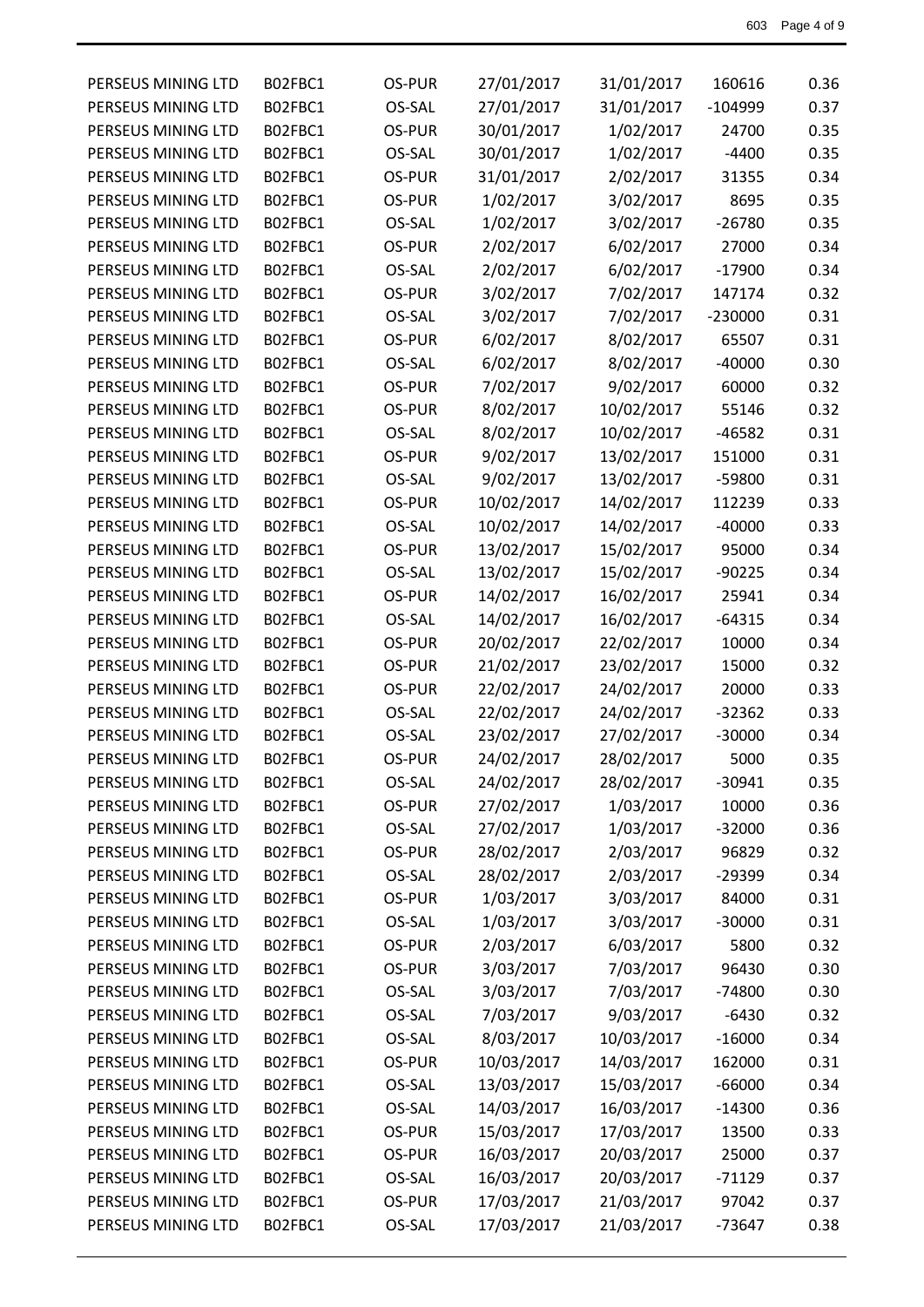| PERSEUS MINING LTD | B02FBC1 | OS-PUR | 20/03/2017 | 22/03/2017 | 76571      | 0.35 |
|--------------------|---------|--------|------------|------------|------------|------|
| PERSEUS MINING LTD | B02FBC1 | OS-SAL | 20/03/2017 | 22/03/2017 | $-15454$   | 0.37 |
| PERSEUS MINING LTD | B02FBC1 | OS-SAL | 20/03/2017 | 22/03/2017 | $-966297$  | 0.34 |
| PERSEUS MINING LTD | B02FBC1 | OS-PUR | 21/03/2017 | 23/03/2017 | 17476      | 0.34 |
| PERSEUS MINING LTD | B02FBC1 | OS-PUR | 23/03/2017 | 27/03/2017 | 30650      | 0.33 |
| PERSEUS MINING LTD | B02FBC1 | OS-SAL | 23/03/2017 | 27/03/2017 | $-1100241$ | 0.33 |
| PERSEUS MINING LTD | B02FBC1 | OS-PUR | 24/03/2017 | 28/03/2017 | 113442     | 0.31 |
| PERSEUS MINING LTD | B02FBC1 | OS-PUR | 27/03/2017 | 29/03/2017 | 40869      | 0.32 |
| PERSEUS MINING LTD | B02FBC1 | OS-SAL | 27/03/2017 | 29/03/2017 | $-7506$    | 0.33 |
| PERSEUS MINING LTD | B02FBC1 | OS-PUR | 28/03/2017 | 30/03/2017 | 22500      | 0.32 |
| PERSEUS MINING LTD | B02FBC1 | OS-PUR | 29/03/2017 | 31/03/2017 | 43088      | 0.32 |
| PERSEUS MINING LTD | B02FBC1 | OS-PUR | 30/03/2017 | 3/04/2017  | 20000      | 0.32 |
| PERSEUS MINING LTD | B02FBC1 | OS-SAL | 30/03/2017 | 3/04/2017  | $-10100$   | 0.32 |
| PERSEUS MINING LTD | B02FBC1 | OS-SAL | 3/04/2017  | 5/04/2017  | $-19000$   | 0.32 |
| PERSEUS MINING LTD | B02FBC1 | OS-PUR | 4/04/2017  | 6/04/2017  | 27300      | 0.33 |
| PERSEUS MINING LTD | B02FBC1 | OS-SAL | 4/04/2017  | 6/04/2017  | -38269     | 0.33 |
| PERSEUS MINING LTD | B02FBC1 | OS-SAL | 5/04/2017  | 7/04/2017  | $-6588$    | 0.33 |
| PERSEUS MINING LTD | B02FBC1 | OS-PUR | 6/04/2017  | 10/04/2017 | 4412       | 0.34 |
| PERSEUS MINING LTD | B02FBC1 | OS-SAL | 6/04/2017  | 10/04/2017 | $-15000$   | 0.35 |
| PERSEUS MINING LTD | B02FBC1 | OS-PUR | 7/04/2017  | 11/04/2017 | 19850      | 0.35 |
| PERSEUS MINING LTD | B02FBC1 | OS-SAL | 7/04/2017  | 11/04/2017 | $-9150$    | 0.34 |
| PERSEUS MINING LTD | B02FBC1 | OS-PUR | 11/04/2017 | 13/04/2017 | 91086      | 0.35 |
| PERSEUS MINING LTD | B02FBC1 | OS-SAL | 12/04/2017 | 18/04/2017 | -47800     | 0.36 |
| PERSEUS MINING LTD | B02FBC1 | OS-SAL | 13/04/2017 | 19/04/2017 | $-3300$    | 0.36 |
| PERSEUS MINING LTD | B02FBC1 | OS-PUR | 18/04/2017 | 20/04/2017 | 22721      | 0.33 |
| PERSEUS MINING LTD | B02FBC1 | OS-SAL | 19/04/2017 | 21/04/2017 | $-28159$   | 0.34 |
| PERSEUS MINING LTD | B02FBC1 | OS-PUR | 20/04/2017 | 24/04/2017 | 30000      | 0.33 |
| PERSEUS MINING LTD | B02FBC1 | OS-SAL | 20/04/2017 | 24/04/2017 | $-60000$   | 0.33 |
| PERSEUS MINING LTD | B02FBC1 | OS-PUR | 21/04/2017 | 26/04/2017 | 11000      | 0.33 |
| PERSEUS MINING LTD | B02FBC1 | OS-PUR | 24/04/2017 | 27/04/2017 | 26000      | 0.33 |
| PERSEUS MINING LTD | B02FBC1 | OS-PUR | 26/04/2017 | 28/04/2017 | 81393      | 0.31 |
| PERSEUS MINING LTD | B02FBC1 | OS-PUR | 27/04/2017 | 1/05/2017  | 7000       | 0.31 |
| PERSEUS MINING LTD | B02FBC1 | OS-PUR | 28/04/2017 | 2/05/2017  | 40000      | 0.29 |
| PERSEUS MINING LTD | B02FBC1 | OS-SAL | 28/04/2017 | 2/05/2017  | $-12500$   | 0.29 |
| PERSEUS MINING LTD | B02FBC1 | OS-PUR | 1/05/2017  | 3/05/2017  | 8000       | 0.29 |
| PERSEUS MINING LTD | B02FBC1 | OS-SAL | 1/05/2017  | 3/05/2017  | $-77500$   | 0.29 |
| PERSEUS MINING LTD | B02FBC1 | OS-PUR | 2/05/2017  | 4/05/2017  | 119100     | 0.28 |
| PERSEUS MINING LTD | B02FBC1 | OS-SAL | 2/05/2017  | 4/05/2017  | $-32500$   | 0.28 |
| PERSEUS MINING LTD | B02FBC1 | OS-PUR | 3/05/2017  | 5/05/2017  | 7575       | 0.29 |
| PERSEUS MINING LTD | B02FBC1 | OS-PUR | 4/05/2017  | 8/05/2017  | 19500      | 0.28 |
| PERSEUS MINING LTD | B02FBC1 | OS-SAL | 4/05/2017  | 8/05/2017  | $-25000$   | 0.28 |
| PERSEUS MINING LTD | B02FBC1 | OS-PUR | 5/05/2017  | 9/05/2017  | 55000      | 0.28 |
| PERSEUS MINING LTD | B02FBC1 | OS-PUR | 8/05/2017  | 10/05/2017 | 14000      | 0.28 |
| PERSEUS MINING LTD | B02FBC1 | OS-PUR | 9/05/2017  | 11/05/2017 | 44000      | 0.28 |
| PERSEUS MINING LTD | B02FBC1 | OS-SAL | 9/05/2017  | 11/05/2017 | $-10000$   | 0.28 |
| PERSEUS MINING LTD | B02FBC1 | OS-PUR | 10/05/2017 | 12/05/2017 | 35000      | 0.28 |
| PERSEUS MINING LTD | B02FBC1 | OS-SAL | 11/05/2017 | 15/05/2017 | $-19907$   | 0.28 |
| PERSEUS MINING LTD | B02FBC1 | OS-PUR | 12/05/2017 | 16/05/2017 | 25000      | 0.29 |
| PERSEUS MINING LTD | B02FBC1 | OS-PUR | 15/05/2017 | 17/05/2017 | 100427     | 0.30 |
| PERSEUS MINING LTD | B02FBC1 | OS-SAL | 16/05/2017 | 18/05/2017 | -92309     | 0.30 |
|                    |         |        |            |            |            |      |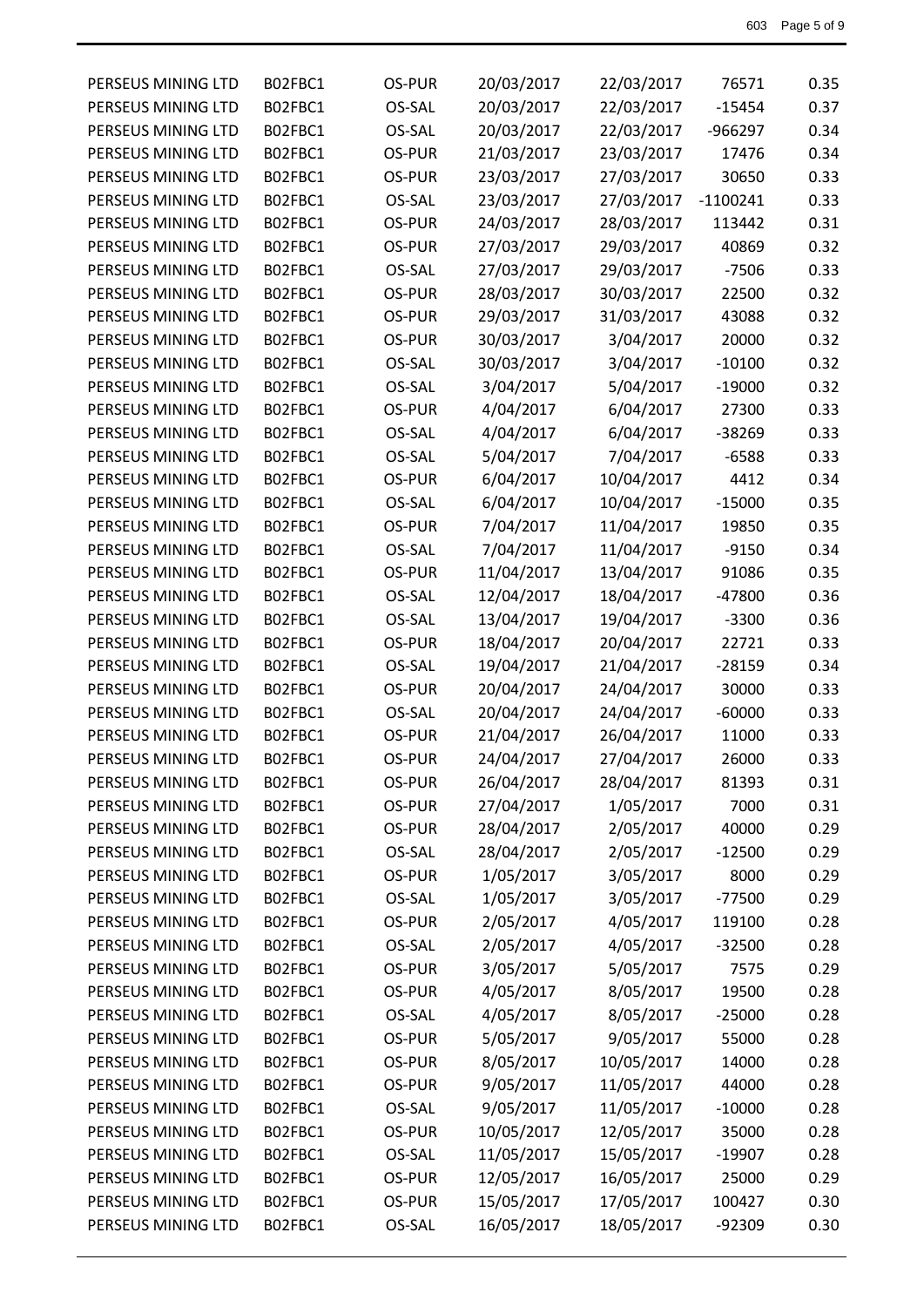| PERSEUS MINING LTD | B02FBC1 | OS-SAL | 17/05/2017 | 19/05/2017 | -36800       | 0.30 |
|--------------------|---------|--------|------------|------------|--------------|------|
| PERSEUS MINING LTD | B02FBC1 | OS-PUR | 18/05/2017 | 22/05/2017 | 72500        | 0.31 |
| PERSEUS MINING LTD | B02FBC1 | OS-SAL | 18/05/2017 | 22/05/2017 | $-188911$    | 0.31 |
| PERSEUS MINING LTD | B02FBC1 | OS-PUR | 22/05/2017 | 24/05/2017 | 12698        | 0.31 |
| PERSEUS MINING LTD | B02FBC1 | OS-SAL | 22/05/2017 | 24/05/2017 | $-65037$     | 0.31 |
| PERSEUS MINING LTD | B02FBC1 | OS-PUR | 24/05/2017 | 26/05/2017 | 75200        | 0.29 |
| PERSEUS MINING LTD | B02FBC1 | OS-PUR | 25/05/2017 | 29/05/2017 | 10508        | 0.29 |
| PERSEUS MINING LTD | B02FBC1 | OS-SAL | 25/05/2017 | 29/05/2017 | $-25114$     | 0.29 |
| PERSEUS MINING LTD | B02FBC1 | OS-PUR | 29/05/2017 | 31/05/2017 | 8000         | 0.30 |
| PERSEUS MINING LTD | B02FBC1 | OS-SAL | 29/05/2017 | 31/05/2017 | -79886       | 0.29 |
| PERSEUS MINING LTD | B02FBC1 | OS-PUR | 30/05/2017 | 1/06/2017  | 38305        | 0.30 |
| PERSEUS MINING LTD | B02FBC1 | OS-SAL | 30/05/2017 | 1/06/2017  | $-5200$      | 0.30 |
| PERSEUS MINING LTD | B02FBC1 | OS-PUR | 31/05/2017 | 2/06/2017  | 30000        | 0.29 |
| PERSEUS MINING LTD | B02FBC1 | OS-PUR | 1/06/2017  | 5/06/2017  | 28000        | 0.29 |
| PERSEUS MINING LTD | B02FBC1 | OS-SAL | 1/06/2017  | 5/06/2017  | -38305       | 0.29 |
| PERSEUS MINING LTD | B02FBC1 | OS-PUR | 2/06/2017  | 6/06/2017  | 8000         | 0.29 |
| PERSEUS MINING LTD | B02FBC1 | OS-SAL | 2/06/2017  | 6/06/2017  | $-8000$      | 0.29 |
| PERSEUS MINING LTD | B02FBC1 | OS-PUR | 5/06/2017  | 7/06/2017  | 31000        | 0.29 |
| PERSEUS MINING LTD | B02FBC1 | OS-SAL | 5/06/2017  | 7/06/2017  | $-20000$     | 0.30 |
| PERSEUS MINING LTD | B02FBC1 | OS-PUR | 6/06/2017  | 8/06/2017  | 42241        | 0.29 |
| PERSEUS MINING LTD | B02FBC1 | OS-PUR | 7/06/2017  | 9/06/2017  | 255000       | 0.31 |
| PERSEUS MINING LTD | B02FBC1 | OS-SAL | 7/06/2017  | 9/06/2017  | $-39000$     | 0.30 |
| PERSEUS MINING LTD | B02FBC1 | OS-PUR | 8/06/2017  | 13/06/2017 | 8000         | 0.31 |
| PERSEUS MINING LTD | B02FBC1 | OS-PUR | 9/06/2017  | 14/06/2017 | 5000         | 0.32 |
| PERSEUS MINING LTD | B02FBC1 | OS-SAL | 9/06/2017  | 14/06/2017 | $-127241$    | 0.32 |
| PERSEUS MINING LTD | B02FBC1 | OS-PUR | 13/06/2017 | 15/06/2017 | 109250       | 0.32 |
| PERSEUS MINING LTD | B02FBC1 | OS-SAL | 13/06/2017 | 15/06/2017 | $-6705$      | 0.32 |
| PERSEUS MINING LTD | B02FBC1 | OS-PUR | 14/06/2017 | 16/06/2017 | 60000        | 0.32 |
| PERSEUS MINING LTD | B02FBC1 | OS-SAL | 14/06/2017 | 16/06/2017 | $-35000$     | 0.34 |
| PERSEUS MINING LTD | B02FBC1 | OS-SAL | 15/06/2017 | 19/06/2017 | $-41337$     | 0.31 |
| PERSEUS MINING LTD | B02FBC1 | OS-PUR | 16/06/2017 | 20/06/2017 | 36000        | 0.32 |
| PERSEUS MINING LTD | B02FBC1 | OS-PUR | 19/06/2017 | 21/06/2017 | 29900        | 0.32 |
| PERSEUS MINING LTD | B02FBC1 | OS-SAL | 21/06/2017 | 23/06/2017 | $-5000$      | 0.30 |
| PERSEUS MINING LTD | B02FBC1 | OS-PUR | 22/06/2017 | 26/06/2017 | $\mathbf{1}$ | 0.31 |
| PERSEUS MINING LTD | B02FBC1 | OS-SAL | 22/06/2017 | 26/06/2017 | $-55000$     | 0.31 |
| PERSEUS MINING LTD | B02FBC1 | OS-PUR | 23/06/2017 | 27/06/2017 | 10000        | 0.31 |
| PERSEUS MINING LTD | B02FBC1 | OS-SAL | 23/06/2017 | 27/06/2017 | $-6000$      | 0.31 |
| PERSEUS MINING LTD | B02FBC1 | OS-SAL | 26/06/2017 | 28/06/2017 | $-135500$    | 0.31 |
| PERSEUS MINING LTD | B02FBC1 | OS-SAL | 27/06/2017 | 29/06/2017 | $-10000$     | 0.30 |
| PERSEUS MINING LTD | B02FBC1 | OS-PUR | 28/06/2017 | 30/06/2017 | 25000        | 0.30 |
| PERSEUS MINING LTD | B02FBC1 | OS-PUR | 29/06/2017 | 3/07/2017  | 73000        | 0.30 |
| PERSEUS MINING LTD | B02FBC1 | OS-SAL | 29/06/2017 | 3/07/2017  | $-100102$    | 0.30 |
| PERSEUS MINING LTD | B02FBC1 | OS-PUR | 30/06/2017 | 4/07/2017  | 52000        | 0.29 |
| PERSEUS MINING LTD | B02FBC1 | OS-SAL | 30/06/2017 | 4/07/2017  | $-7000$      | 0.29 |
| PERSEUS MINING LTD | B02FBC1 | OS-PUR | 3/07/2017  | 5/07/2017  | 11990        | 0.29 |
| PERSEUS MINING LTD | B02FBC1 | OS-PUR | 4/07/2017  | 6/07/2017  | 15000        | 0.29 |
| PERSEUS MINING LTD | B02FBC1 | OS-SAL | 4/07/2017  | 6/07/2017  | $-95744$     | 0.28 |
| PERSEUS MINING LTD | B02FBC1 | OS-PUR | 5/07/2017  | 7/07/2017  | 39386        | 0.28 |
| PERSEUS MINING LTD | B02FBC1 | OS-PUR | 6/07/2017  | 10/07/2017 | 32000        | 0.31 |
| PERSEUS MINING LTD | B02FBC1 | OS-PUR | 11/07/2017 | 13/07/2017 | 9800         | 0.28 |
|                    |         |        |            |            |              |      |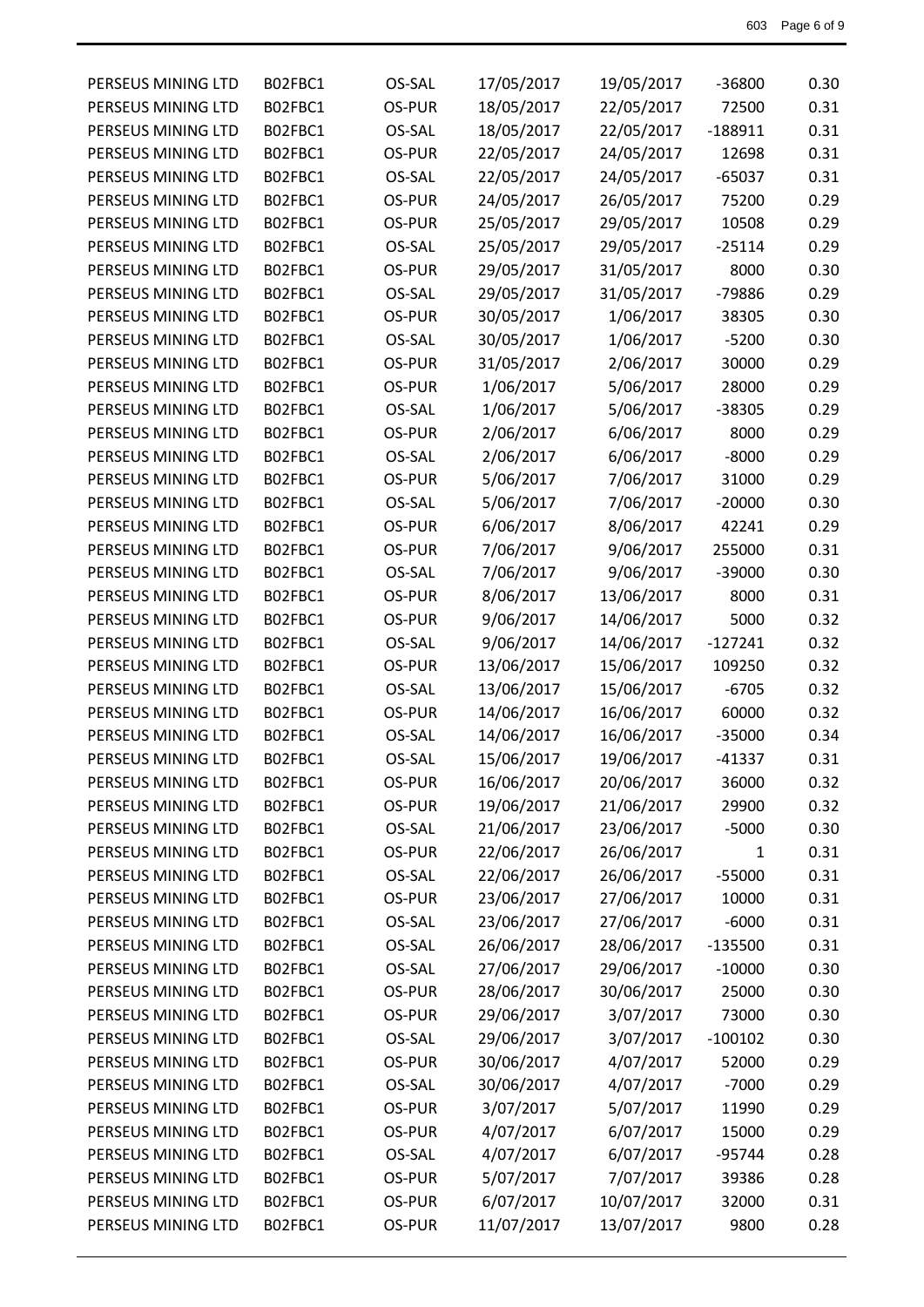| PERSEUS MINING LTD | B02FBC1 | OS-PUR | 13/07/2017 | 17/07/2017 | 62789     | 0.29 |
|--------------------|---------|--------|------------|------------|-----------|------|
| PERSEUS MINING LTD | B02FBC1 | OS-PUR | 14/07/2017 | 18/07/2017 | 6896      | 0.29 |
| PERSEUS MINING LTD | B02FBC1 | OS-SAL | 14/07/2017 | 18/07/2017 | -50789    | 0.29 |
| PERSEUS MINING LTD | B02FBC1 | OS-PUR | 18/07/2017 | 20/07/2017 | 30000     | 0.29 |
| PERSEUS MINING LTD | B02FBC1 | OS-PUR | 19/07/2017 | 21/07/2017 | 32000     | 0.28 |
| PERSEUS MINING LTD | B02FBC1 | OS-SAL | 19/07/2017 | 21/07/2017 | $-29250$  | 0.28 |
| PERSEUS MINING LTD | B02FBC1 | OS-PUR | 24/07/2017 | 26/07/2017 | 46245     | 0.30 |
| PERSEUS MINING LTD | B02FBC1 | OS-SAL | 24/07/2017 | 26/07/2017 | $-15000$  | 0.30 |
| PERSEUS MINING LTD | B02FBC1 | OS-SAL | 25/07/2017 | 27/07/2017 | $-47000$  | 0.30 |
| PERSEUS MINING LTD | B02FBC1 | OS-PUR | 27/07/2017 | 31/07/2017 | 26100     | 0.31 |
| PERSEUS MINING LTD | B02FBC1 | OS-SAL | 27/07/2017 | 31/07/2017 | $-286620$ | 0.31 |
| PERSEUS MINING LTD | B02FBC1 | OS-PUR | 28/07/2017 | 1/08/2017  | 100000    | 0.30 |
| PERSEUS MINING LTD | B02FBC1 | OS-PUR | 28/07/2017 | 1/08/2017  | 1342812   | 0.30 |
| PERSEUS MINING LTD | B02FBC1 | OS-PUR | 31/07/2017 | 2/08/2017  | 40000     | 0.31 |
| PERSEUS MINING LTD | B02FBC1 | OS-PUR | 31/07/2017 | 2/08/2017  | 1398755   | 0.31 |
| PERSEUS MINING LTD | B02FBC1 | OS-PUR | 1/08/2017  | 3/08/2017  | 15873     | 0.32 |
| PERSEUS MINING LTD | B02FBC1 | OS-SAL | 1/08/2017  | 3/08/2017  | $-29000$  | 0.32 |
| PERSEUS MINING LTD | B02FBC1 | OS-PUR | 1/08/2017  | 3/08/2017  | 400000    | 0.31 |
| PERSEUS MINING LTD | B02FBC1 | OS-SAL | 2/08/2017  | 4/08/2017  | $-132825$ | 0.31 |
| PERSEUS MINING LTD | B02FBC1 | OS-PUR | 2/08/2017  | 4/08/2017  | 119916    | 0.31 |
| PERSEUS MINING LTD | B02FBC1 | OS-SAL | 3/08/2017  | 7/08/2017  | $-40000$  | 0.32 |
| PERSEUS MINING LTD | B02FBC1 | OS-PUR | 3/08/2017  | 7/08/2017  | 880084    | 0.31 |
| PERSEUS MINING LTD | B02FBC1 | OS-PUR | 4/08/2017  | 8/08/2017  | 140000    | 0.31 |
| PERSEUS MINING LTD | B02FBC1 | OS-PUR | 7/08/2017  | 9/08/2017  | 30600     | 0.30 |
| PERSEUS MINING LTD | B02FBC1 | OS-SAL | 7/08/2017  | 9/08/2017  | $-3000$   | 0.30 |
| PERSEUS MINING LTD | B02FBC1 | OS-PUR | 9/08/2017  | 11/08/2017 | 8393      | 0.30 |
| PERSEUS MINING LTD | B02FBC1 | OS-PUR | 10/08/2017 | 14/08/2017 | 10600     | 0.31 |
| PERSEUS MINING LTD | B02FBC1 | OS-SAL | 10/08/2017 | 14/08/2017 | $-30600$  | 0.31 |
| PERSEUS MINING LTD | B02FBC1 | OS-PUR | 11/08/2017 | 15/08/2017 | 29300     | 0.31 |
| PERSEUS MINING LTD | B02FBC1 | OS-PUR | 14/08/2017 | 16/08/2017 | 19836     | 0.31 |
| PERSEUS MINING LTD | B02FBC1 | OS-PUR | 15/08/2017 | 17/08/2017 | 26546     | 0.30 |
| PERSEUS MINING LTD | B02FBC1 | OS-SAL | 15/08/2017 | 17/08/2017 | $-16500$  | 0.30 |
| PERSEUS MINING LTD | B02FBC1 | OS-PUR | 16/08/2017 | 18/08/2017 | 9780      | 0.30 |
| PERSEUS MINING LTD | B02FBC1 | OS-PUR | 17/08/2017 | 21/08/2017 | 117000    | 0.30 |
| PERSEUS MINING LTD | B02FBC1 | OS-PUR | 18/08/2017 | 22/08/2017 | 32393     | 0.30 |
| PERSEUS MINING LTD | B02FBC1 | OS-PUR | 21/08/2017 | 23/08/2017 | 69000     | 0.30 |
| PERSEUS MINING LTD | B02FBC1 | OS-SAL | 21/08/2017 | 23/08/2017 | $-8393$   | 0.30 |
| PERSEUS MINING LTD | B02FBC1 | OS-PUR | 22/08/2017 | 24/08/2017 | 30000     | 0.30 |
| PERSEUS MINING LTD | B02FBC1 | OS-SAL | 23/08/2017 | 25/08/2017 | $-201300$ | 0.31 |
| PERSEUS MINING LTD | B02FBC1 | OS-PUR | 24/08/2017 | 28/08/2017 | 299016    | 0.30 |
| PERSEUS MINING LTD | B02FBC1 | OS-PUR | 25/08/2017 | 29/08/2017 | 39573     | 0.30 |
| PERSEUS MINING LTD | B02FBC1 | OS-SAL | 29/08/2017 | 31/08/2017 | $-29300$  | 0.31 |
| PERSEUS MINING LTD | B02FBC1 | OS-PUR | 30/08/2017 | 1/09/2017  | 29000     | 0.31 |
| PERSEUS MINING LTD | B02FBC1 | OS-SAL | 30/08/2017 | 1/09/2017  | $-43750$  | 0.31 |
| PERSEUS MINING LTD | B02FBC1 | OS-PUR | 31/08/2017 | 4/09/2017  | 65000     | 0.31 |
| PERSEUS MINING LTD | B02FBC1 | OS-SAL | 31/08/2017 | 4/09/2017  | $-133202$ | 0.31 |
| PERSEUS MINING LTD | B02FBC1 | OS-PUR | 1/09/2017  | 5/09/2017  | 30500     | 0.32 |
| PERSEUS MINING LTD | B02FBC1 | OS-SAL | 1/09/2017  | 5/09/2017  | $-105000$ | 0.32 |
| PERSEUS MINING LTD | B02FBC1 | OS-PUR | 4/09/2017  | 6/09/2017  | 27500     | 0.35 |
| PERSEUS MINING LTD | B02FBC1 | OS-SAL | 4/09/2017  | 6/09/2017  | $-71250$  | 0.34 |
|                    |         |        |            |            |           |      |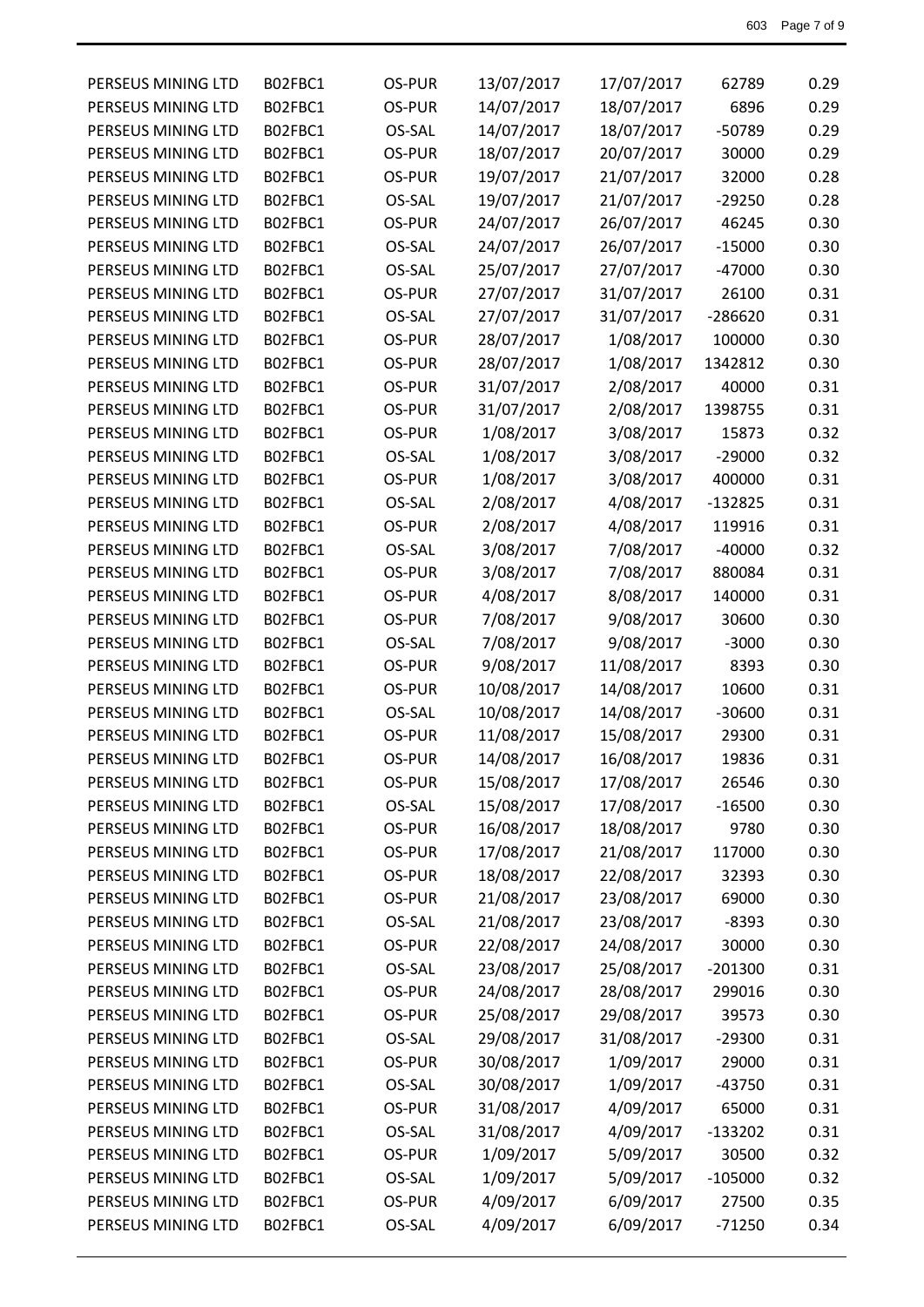| PERSEUS MINING LTD | B02FBC1 | OS-PUR | 5/09/2017  | 7/09/2017  | 104000    | 0.35 |
|--------------------|---------|--------|------------|------------|-----------|------|
| PERSEUS MINING LTD | B02FBC1 | OS-SAL | 5/09/2017  | 7/09/2017  | $-106393$ | 0.35 |
| PERSEUS MINING LTD | B02FBC1 | OS-PUR | 6/09/2017  | 8/09/2017  | 129755    | 0.36 |
| PERSEUS MINING LTD | B02FBC1 | OS-SAL | 6/09/2017  | 8/09/2017  | $-67500$  | 0.37 |
| PERSEUS MINING LTD | B02FBC1 | OS-PUR | 7/09/2017  | 11/09/2017 | 29000     | 0.36 |
| PERSEUS MINING LTD | B02FBC1 | OS-SAL | 7/09/2017  | 11/09/2017 | $-47000$  | 0.36 |
| PERSEUS MINING LTD | B02FBC1 | OS-PUR | 8/09/2017  | 12/09/2017 | 106110    | 0.36 |
| PERSEUS MINING LTD | B02FBC1 | OS-SAL | 8/09/2017  | 12/09/2017 | $-84000$  | 0.36 |
| PERSEUS MINING LTD | B02FBC1 | OS-SAL | 11/09/2017 | 13/09/2017 | $-39772$  | 0.35 |
| PERSEUS MINING LTD | B02FBC1 | OS-PUR | 12/09/2017 | 14/09/2017 | 29691     | 0.35 |
| PERSEUS MINING LTD | B02FBC1 | OS-SAL | 12/09/2017 | 14/09/2017 | $-229500$ | 0.35 |
| PERSEUS MINING LTD | B02FBC1 | OS-SAL | 14/09/2017 | 18/09/2017 | $-120000$ | 0.35 |
| PERSEUS MINING LTD | B02FBC1 | OS-PUR | 15/09/2017 | 19/09/2017 | 68460     | 0.34 |
| PERSEUS MINING LTD | B02FBC1 | OS-PUR | 18/09/2017 | 20/09/2017 | 9675      | 0.34 |
| PERSEUS MINING LTD | B02FBC1 | OS-PUR | 19/09/2017 | 21/09/2017 | 105000    | 0.33 |
| PERSEUS MINING LTD | B02FBC1 | OS-SAL | 20/09/2017 | 22/09/2017 | $-28135$  | 0.34 |
| PERSEUS MINING LTD | B02FBC1 | OS-SAL | 21/09/2017 | 25/09/2017 | $-246669$ | 0.33 |
| PERSEUS MINING LTD | B02FBC1 | OS-PUR | 22/09/2017 | 26/09/2017 | 60642     | 0.33 |
| PERSEUS MINING LTD | B02FBC1 | OS-PUR | 25/09/2017 | 27/09/2017 | 104964    | 0.34 |
| PERSEUS MINING LTD | B02FBC1 | OS-SAL | 26/09/2017 | 28/09/2017 | $-60606$  | 0.35 |
| PERSEUS MINING LTD | B02FBC1 | OS-SAL | 28/09/2017 | 2/10/2017  | $-107000$ | 0.34 |
| PERSEUS MINING LTD | B02FBC1 | OS-SAL | 29/09/2017 | 3/10/2017  | $-5000$   | 0.33 |
| PERSEUS MINING LTD | B02FBC1 | OS-SAL | 2/10/2017  | 4/10/2017  | $-25000$  | 0.34 |
| PERSEUS MINING LTD | B02FBC1 | OS-SAL | 3/10/2017  | 5/10/2017  | $-5001$   | 0.35 |
| PERSEUS MINING LTD | B02FBC1 | OS-PUR | 4/10/2017  | 6/10/2017  | 130678    | 0.37 |
| PERSEUS MINING LTD | B02FBC1 | OS-SAL | 4/10/2017  | 6/10/2017  | $-106110$ | 0.38 |
| PERSEUS MINING LTD | B02FBC1 | OS-PUR | 5/10/2017  | 9/10/2017  | 81080     | 0.37 |
| PERSEUS MINING LTD | B02FBC1 | OS-SAL | 5/10/2017  | 9/10/2017  | $-91086$  | 0.38 |
| PERSEUS MINING LTD | B02FBC1 | OS-PUR | 6/10/2017  | 10/10/2017 | 13698     | 0.37 |
| PERSEUS MINING LTD | B02FBC1 | OS-SAL | 6/10/2017  | 10/10/2017 | $-4214$   | 0.38 |
| PERSEUS MINING LTD | B02FBC1 | OS-PUR | 9/10/2017  | 11/10/2017 | 61000     | 0.39 |
| PERSEUS MINING LTD | B02FBC1 | OS-SAL | 9/10/2017  | 11/10/2017 | $-61072$  | 0.38 |
| PERSEUS MINING LTD | B02FBC1 | OS-PUR | 10/10/2017 | 12/10/2017 | 168261    | 0.39 |
| PERSEUS MINING LTD | B02FBC1 | OS-SAL | 10/10/2017 | 12/10/2017 | $-65214$  | 0.39 |
| PERSEUS MINING LTD | B02FBC1 | OS-PUR | 11/10/2017 | 13/10/2017 | 53300     | 0.37 |
| PERSEUS MINING LTD | B02FBC1 | OS-PUR | 12/10/2017 | 16/10/2017 | 19701     | 0.35 |
| PERSEUS MINING LTD | B02FBC1 | OS-SAL | 16/10/2017 | 18/10/2017 | $-60000$  | 0.36 |
| PERSEUS MINING LTD | B02FBC1 | OS-PUR | 17/10/2017 | 19/10/2017 | 5000      | 0.35 |
| PERSEUS MINING LTD | B02FBC1 | OS-SAL | 17/10/2017 | 19/10/2017 | $-9001$   | 0.35 |
| PERSEUS MINING LTD | B02FBC1 | OS-PUR | 18/10/2017 | 20/10/2017 | 66132     | 0.34 |
| PERSEUS MINING LTD | B02FBC1 | OS-SAL | 18/10/2017 | 20/10/2017 | $-5479$   | 0.34 |
| PERSEUS MINING LTD | B02FBC1 | OS-PUR | 19/10/2017 | 23/10/2017 | 44776     | 0.34 |
| PERSEUS MINING LTD | B02FBC1 | OS-SAL | 23/10/2017 | 25/10/2017 | $-44776$  | 0.33 |
| PERSEUS MINING LTD | B02FBC1 | OS-PUR | 24/10/2017 | 26/10/2017 | 50000     | 0.33 |
| PERSEUS MINING LTD | B02FBC1 | OS-PUR | 25/10/2017 | 27/10/2017 | 49803     | 0.33 |
| PERSEUS MINING LTD | B02FBC1 | OS-PUR | 26/10/2017 | 30/10/2017 | 11735     | 0.33 |
| PERSEUS MINING LTD | B02FBC1 | OS-SAL | 26/10/2017 | 30/10/2017 | $-38461$  | 0.33 |
| PERSEUS MINING LTD | B02FBC1 | OS-SAL | 27/10/2017 | 31/10/2017 | $-50000$  | 0.33 |
| PERSEUS MINING LTD | B02FBC1 | OS-PUR | 30/10/2017 | 1/11/2017  | 64000     | 0.33 |
| PERSEUS MINING LTD | B02FBC1 | OS-SAL | 30/10/2017 | 1/11/2017  | $-2894$   | 0.33 |
|                    |         |        |            |            |           |      |